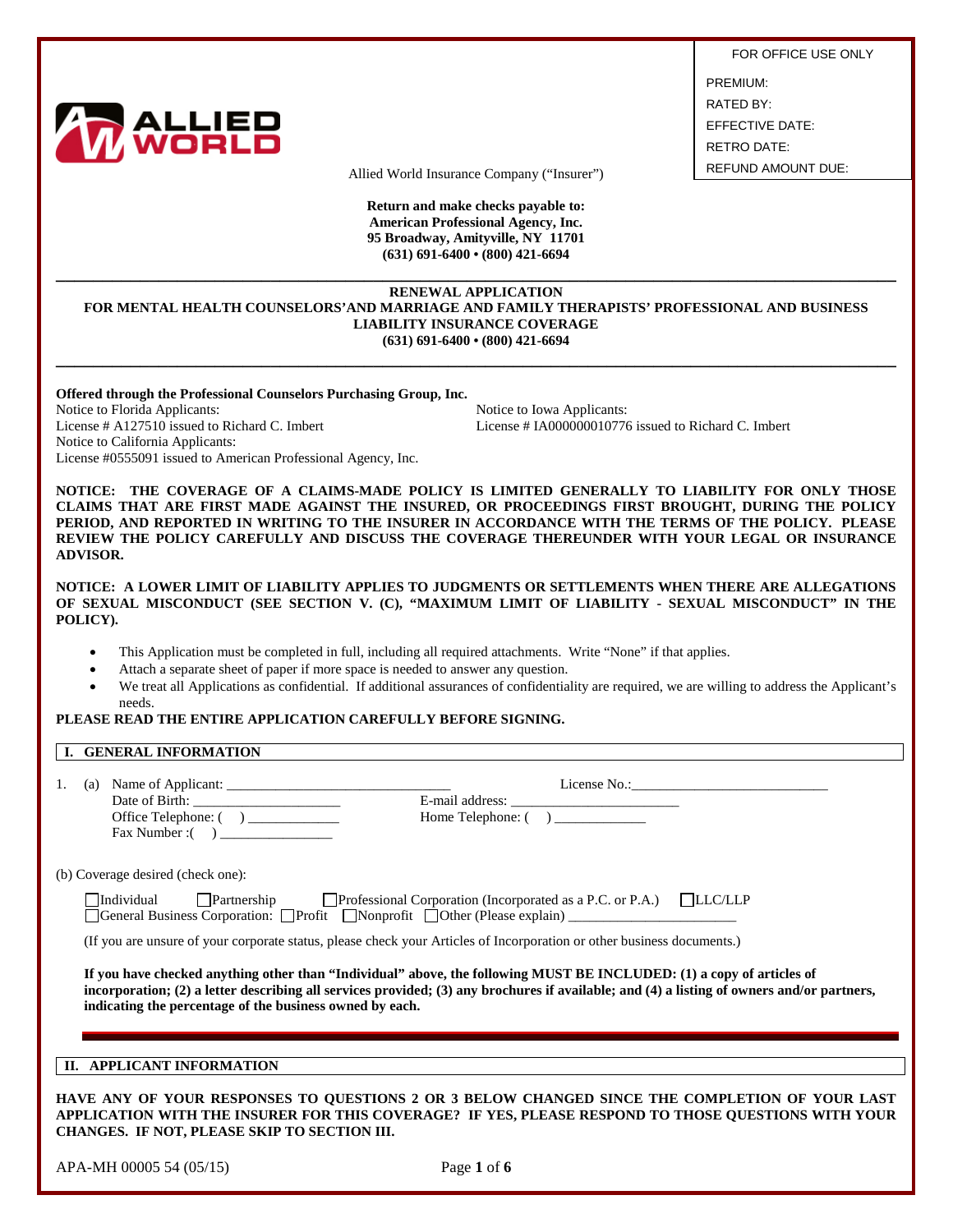| 2. |     | Mailing Address:                                                                                                                                                                                                                                                                                                                                                                                                                              |                               |                               |                      |                                 |                                                 |                                                                                                                                                                       |                                   |                   |
|----|-----|-----------------------------------------------------------------------------------------------------------------------------------------------------------------------------------------------------------------------------------------------------------------------------------------------------------------------------------------------------------------------------------------------------------------------------------------------|-------------------------------|-------------------------------|----------------------|---------------------------------|-------------------------------------------------|-----------------------------------------------------------------------------------------------------------------------------------------------------------------------|-----------------------------------|-------------------|
|    |     | (City)                                                                                                                                                                                                                                                                                                                                                                                                                                        | (County)                      |                               | (State)              |                                 |                                                 | (Zip code)                                                                                                                                                            |                                   |                   |
| 3. |     | (a) Policy Limits Requested (check one option):<br>$\Box$ \$200,000/600,000<br>$\Box$ \$1,000,000/4,000,000                                                                                                                                                                                                                                                                                                                                   |                               | 5500,000/1,000,000            |                      |                                 |                                                 | $\Box$ \$1,000,000/1,000,000 $\Box$ \$1,000,000/3,000,000<br>$\Box$ \$1,000,000/5,000,000 $\Box$ \$2,000,000/2,000,000 $\Box$ \$2,000,000/4,000,000                   |                                   |                   |
|    |     | The first Limit of Liability is applicable to each claim. All claims arising from a wrongful act, or a series of continuous, repeated<br>or related wrongful acts, are treated as one claim. The second limit is the annual aggregate for all claims, which is the most the<br>Insurer is liable for.                                                                                                                                         |                               |                               |                      |                                 |                                                 |                                                                                                                                                                       |                                   |                   |
|    | (b) | Are you interested in obtaining limits higher than \$5,000 for defense expenses related to licensing board investigations and other<br>proceedings as described in the Policy?                                                                                                                                                                                                                                                                |                               |                               |                      |                                 | $\Box$ Yes $\Box$ No                            |                                                                                                                                                                       |                                   |                   |
|    |     | If yes, choose the higher limit of liability desired for defense expenses related to licensing board investigations and other proceedings as<br>described in the Policy:                                                                                                                                                                                                                                                                      |                               |                               |                      |                                 |                                                 |                                                                                                                                                                       |                                   |                   |
|    |     |                                                                                                                                                                                                                                                                                                                                                                                                                                               | $\Box$ \$25,000               |                               | $\Box$ \$50,000      |                                 |                                                 | $\Box$ \$75,000                                                                                                                                                       |                                   |                   |
|    |     |                                                                                                                                                                                                                                                                                                                                                                                                                                               | $\Box$ \$100,000              |                               | $\Box$ \$125,000     |                                 |                                                 | $\Box$ \$150,000                                                                                                                                                      |                                   |                   |
|    |     | (c) Have you ever had a request to increase your limits of liability for defense expenses for proceedings declined?<br>$\Box$ Yes $\Box$ No<br><b>III. PRACTICE CHARACTERISTICS</b>                                                                                                                                                                                                                                                           |                               |                               |                      |                                 |                                                 |                                                                                                                                                                       |                                   |                   |
| 4. |     | HAVE ANY OF YOUR RESPONSES TO QUESTIONS 4 THROUGH 12 BELOW CHANGED SINCE THE COMPLETION OF YOUR<br>LAST APPLICATION WITH THE INSURER FOR THIS COVERAGE? IF YES, PLEASE RESPOND TO THOSE QUESTIONS WITH<br>YOUR CHANGES. IF NOT, PLEASE SKIP TO SECTION IV.<br>(a) Please check the correct box for your rating group. If you are applying for corporate or partnership coverage, please check the<br>boxes that pertain to all professionals. |                               |                               |                      |                                 |                                                 |                                                                                                                                                                       |                                   |                   |
|    |     | Group 1- School Counselor<br>Group 2 - Employed Counselor/Employed<br>Group 3 - B.A. Level-Employed Counselor<br>Group 4 - Clergy & Pastoral Counselor<br>Group 5 - Self-Employed Counselor                                                                                                                                                                                                                                                   |                               | Marriage and Family Therapist |                      |                                 |                                                 | Group 5 – Certified Hypnotist<br>Group 5 - Sex Counselor<br>Group 7 – Psychoanalysts<br>Group 8 - Addiction Counselors<br>Group 0 - Self Employed Marriage and Family |                                   |                   |
|    |     |                                                                                                                                                                                                                                                                                                                                                                                                                                               |                               |                               |                      |                                 |                                                 | Therapist<br>I understand that if I qualify under Groups 1-3, the policy will exclude coverage for private practice.                                                  |                                   |                   |
|    |     | (b) List your name and qualifications. In addition, list the names and qualifications of all your salaried (W2) employees, except clerical. If<br>you are applying for a partnership policy, please list all partners as well. Please use a separate sheet of paper if additional space is<br>required. Please include the premium charge indicated on the rate schedule for yourself and each employee and/or partner.                       |                               |                               |                      |                                 |                                                 |                                                                                                                                                                       |                                   |                   |
|    |     | Name                                                                                                                                                                                                                                                                                                                                                                                                                                          | All<br>Degrees<br>You<br>Hold | Date<br>Degree<br>Received    | Field<br>of<br>Study | $\mathbf I$<br>practice<br>as a | *Number<br>of hours<br>practice<br>each<br>week | First Year<br>Licensed/Cert State                                                                                                                                     | License or Certification<br>Title | License<br>Number |
|    |     |                                                                                                                                                                                                                                                                                                                                                                                                                                               |                               |                               |                      |                                 |                                                 |                                                                                                                                                                       |                                   |                   |

\*You must include all hours you practice (privately and as an employee). If your total number of hours exceed 20, you do not qualify for the parttime rate.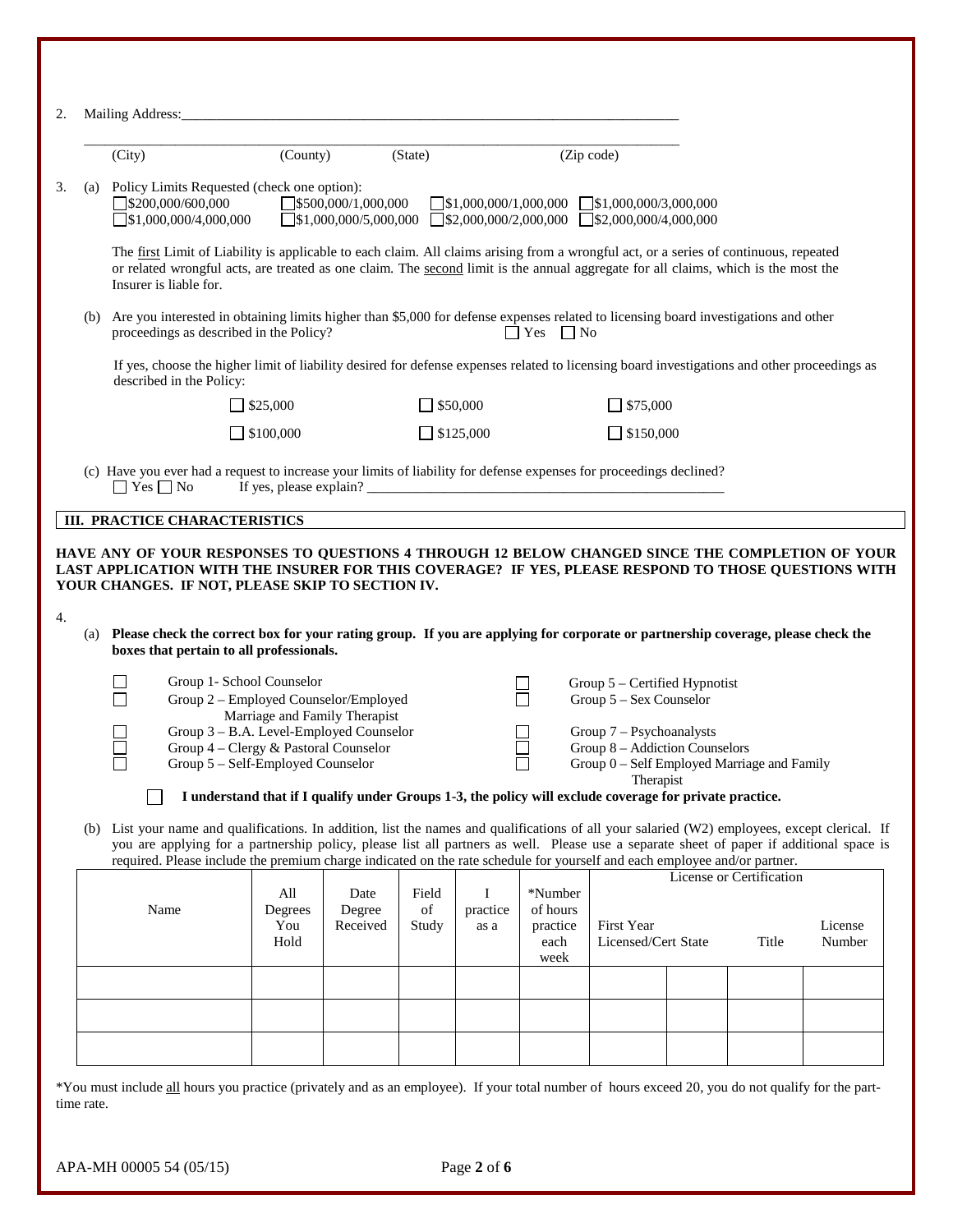| 5. | If your highest degree is a BA the following information must be included with your application and payment for review of acceptability.<br>(a) The name of your supervisor:                                                                                                                                        |                                |                                                       |                      |                          |            |    |
|----|---------------------------------------------------------------------------------------------------------------------------------------------------------------------------------------------------------------------------------------------------------------------------------------------------------------------|--------------------------------|-------------------------------------------------------|----------------------|--------------------------|------------|----|
|    | (b) Supervisor's degree, field of study, license and/or certification:<br>(Supervision must be provided by a professional with a minimum of a Master's Degree in the mental health field.)                                                                                                                          |                                |                                                       |                      |                          |            |    |
| 6. | Please list the number of your entire employed staff (except clerical) including yourself.<br>Note: Your staff is defined as your direct employees (for whom you file a W-2 form) and their names and credentials must be included<br>with yours under Question 4. to correspond with the number listed here.       |                                |                                                       |                      |                          |            |    |
| 7. | Is the applicant a member in good standing of any professional association?<br>(a) If so, state the organization and type of membership.<br>(i.e. Regular, Clinical, Associate, Student, etc.):                                                                                                                     |                                |                                                       | $\Box$ Yes $\Box$ No |                          |            |    |
| 8. | Are you engaged in self-employment, paid consultation (1099 form), private practice or volunteer work?                                                                                                                                                                                                              |                                |                                                       |                      | Yes                      | No         |    |
| 9. | Are you employed (a W-2 form employee)?<br>If yes, on a full-time or part-time (20 hours or less) basis? $\Box$ Full-Time $\Box$ Part-Time<br>If yes, please complete the information below.                                                                                                                        |                                |                                                       |                      | Yes                      | No         |    |
|    | (b) Address of your employer:                                                                                                                                                                                                                                                                                       |                                |                                                       |                      |                          |            |    |
|    | If you are both self-employed and a W-2 employee, and wish to apply for part-time self-employed coverage, a separate statement<br>indicating that you are fully insured by your employer at your W-2 employment must be submitted.                                                                                  |                                |                                                       |                      |                          |            |    |
|    | If you apply and qualify for the exclusively employed rate, the policy will exclude coverage for private practice, self-employment,<br>consulting, volunteering or mental health outside of the course and scope of your employment.                                                                                |                                |                                                       |                      |                          |            |    |
|    | 10. Do you or any person named in Question 4. own, partly own, manage or exercise any form of fiduciary control over any business enterprise that<br>provides mental health services?<br>If yes, please explain, and include the name of the business or enterprise:                                                |                                |                                                       |                      |                          | Yes        | No |
|    | 11. (a) Does the Applicant use any Independent Contractors or Consultants (1099 form) whose services are in the<br>mental health field and who you do billing for, share fees with or in any way derive income from the relationship?<br>(b) If yes, please list the name and professional credentials of each one. |                                |                                                       |                      |                          | $\Box$ Yes | No |
|    | All Independent Contractors or Consultants (1099 form) must be listed and premium shown on the rate schedule included. You will be covered<br>for their acts subject to the terms of the policy, but the independent contractors or consultants listed will not be insureds under the<br>policy.                    |                                |                                                       |                      |                          |            |    |
|    | Name of Independent<br><b>Contractor or Consultant</b>                                                                                                                                                                                                                                                              | Degree                         | Field of Study                                        | State                | License or Certification | Title      |    |
|    |                                                                                                                                                                                                                                                                                                                     |                                |                                                       |                      |                          |            |    |
|    | If additional space is required, please use a separate sheet of paper to submit a complete listing.                                                                                                                                                                                                                 |                                |                                                       |                      |                          |            |    |
|    | 12. Has any person or entity based on a contractual obligation requested that they be added to your policy as an Additional Insureds?                                                                                                                                                                               |                                | $\Box$ Yes $\Box$ No                                  |                      |                          |            |    |
|    |                                                                                                                                                                                                                                                                                                                     |                                |                                                       |                      |                          |            |    |
|    |                                                                                                                                                                                                                                                                                                                     |                                |                                                       |                      |                          |            |    |
|    | (c) The Additional Insured is my:<br>$\Box$ Employer<br>Landlord                                                                                                                                                                                                                                                    |                                | □Professional Corporation □ Other (Specify): ________ |                      |                          |            |    |
|    | (d) The Additional Insured gives me the following form to file with the IRS:<br>$\Box$ W-2 form<br>$\Box$ 1099 form                                                                                                                                                                                                 | $\Box$ Other (Specify): $\Box$ |                                                       |                      |                          |            |    |
|    | APA-MH 00005 54 (05/15)                                                                                                                                                                                                                                                                                             |                                | Page 3 of 6                                           |                      |                          |            |    |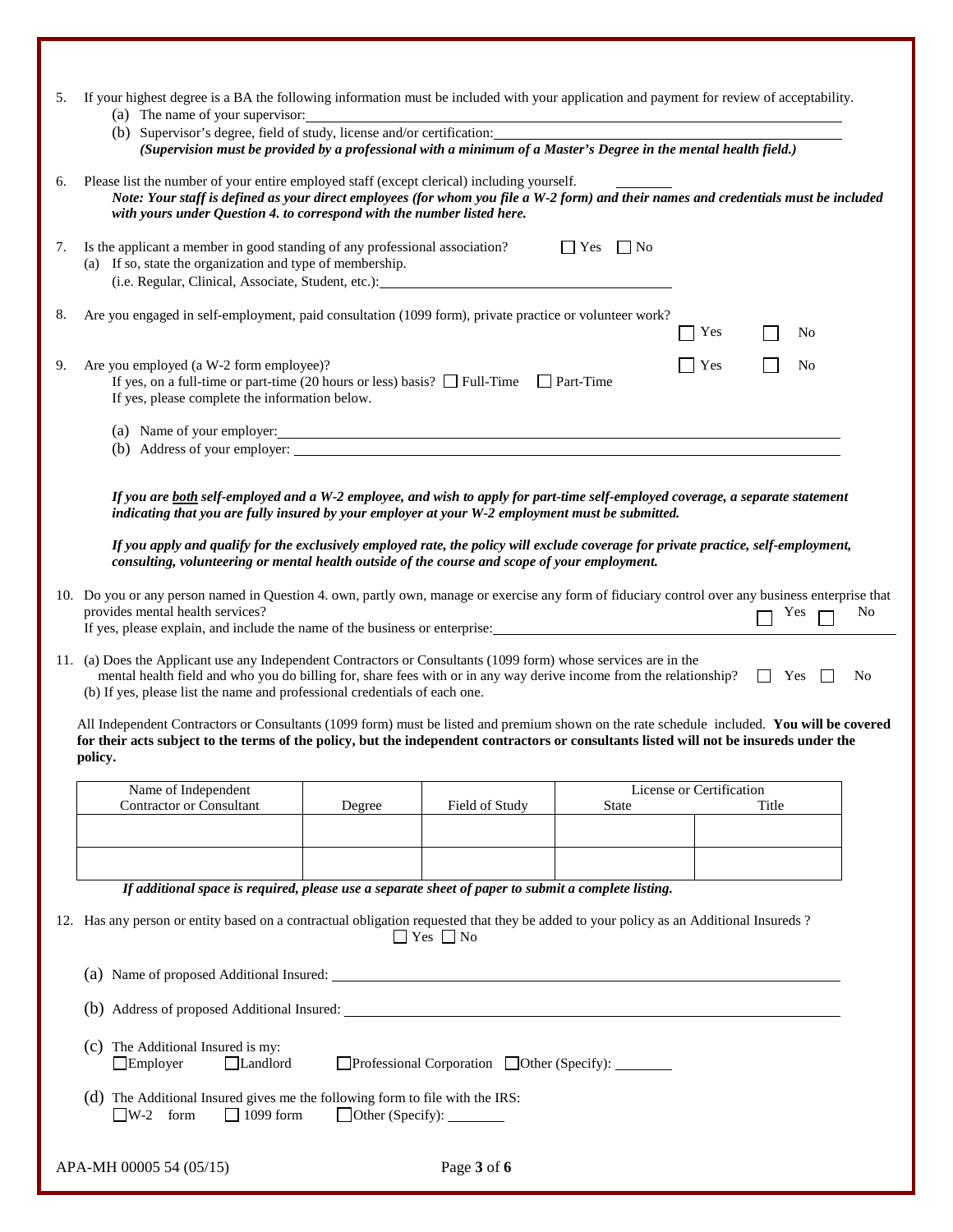| Are you requesting that the person or entity named in 12(a) above be added as an Additional Insured in order to fulfill a contractual<br>(f)<br>$\Box$ Yes $\Box$ No<br>obligation?                                                                                                                                                                                                                                                                                                                 |                      |
|-----------------------------------------------------------------------------------------------------------------------------------------------------------------------------------------------------------------------------------------------------------------------------------------------------------------------------------------------------------------------------------------------------------------------------------------------------------------------------------------------------|----------------------|
|                                                                                                                                                                                                                                                                                                                                                                                                                                                                                                     |                      |
| IV. REPRESENTATIONS                                                                                                                                                                                                                                                                                                                                                                                                                                                                                 |                      |
| ALL RENEWAL APPLICANTS MUST COMPLETE THIS SECTION.                                                                                                                                                                                                                                                                                                                                                                                                                                                  |                      |
| 13. After inquiry* of each individual listed in Question 4:<br>* "After inquiry" means that the Applicant has inquired of each person as to whether he/she has information pertinent to this question.                                                                                                                                                                                                                                                                                              |                      |
| If you answer "Yes" to any question below, please include all documents pertinent to the situation you are describing.                                                                                                                                                                                                                                                                                                                                                                              |                      |
| (a) Has any person named in Question 4, including yourself, ever been convicted of a crime in any state or country?<br>If yes, please give full particulars in order for your Application to be considered.                                                                                                                                                                                                                                                                                         | $\Box$ Yes $\Box$ No |
| (b) Has any person named in Question 4, including yourself, ever had any licensing board or professional ethics body<br>require the surrender of a license or found any such person or you guilty of a violation of ethics codes, professional misconduct,<br>unprofessional conduct, incompetence or negligence in any state or country?<br>If yes, please give full particulars and provide copies of charges, correspondence and any findings in order for your<br>Application to be considered. | $\Box$ Yes $\Box$ No |
| (c) Are there any complaints, charges or investigations pending against any person named in Question 4, including<br>yourself, by a licensing board or professional ethics body for violation of ethics codes, professional misconduct,<br>unprofessional conduct, incompetence or negligence in any state or country?<br>If yes, please give full particulars and copies of charges, correspondence and any findings in order for your<br>Application to be considered.                            | $\Box$ Yes $\Box$ No |
|                                                                                                                                                                                                                                                                                                                                                                                                                                                                                                     |                      |
| NOTE: MISSOURI APPLICANTS DO NOT RESPOND TO QUESTION 13.(d)                                                                                                                                                                                                                                                                                                                                                                                                                                         |                      |
| (d) Has any person named in Question 4, including yourself, ever had any insurance company or Lloyd's decline,<br>cancel, refuse to renew, or accept only on special terms any professional liability insurance?                                                                                                                                                                                                                                                                                    | $\Box$ Yes $\Box$ No |
| If yes, please give full particulars in order for your Application to be considered.                                                                                                                                                                                                                                                                                                                                                                                                                |                      |
| (e) Has any professional liability claim or suit ever been made against any person named in Question 4, including<br>yourself, their predecessors in business or against any past or present partner(s)?                                                                                                                                                                                                                                                                                            | $\Box$ Yes $\Box$ No |
| If yes, please give full particulars and copies of any summons and complaints, pertinent correspondence and<br>outcome, if any, in order for your Application to be considered.                                                                                                                                                                                                                                                                                                                     |                      |
| (f) Are there any circumstances, including any loss of private or confidential information, of which any person named in Question 4, including<br>yourself, is aware of that may result in any professional liability claim or suit being made against any person named in Question 4, including<br>yourself, their predecessors in business or against any past or present partner(s)?<br>If yes, please give full particulars in order for your Application to be considered.                     | $\Box$ Yes $\Box$ No |
| (g) Is any person named in Question 4, including yourself, engaged in or ever been engaged in any sexual misconduct* with any of your current<br>or former patients or any current or former patient's spouse or any person with a direct relationship to the current or former patient (for<br>example a guardian, blood relative of the patient or spouse or any person sharing the patient's domicile)?                                                                                          | $\Box$ Yes $\Box$ No |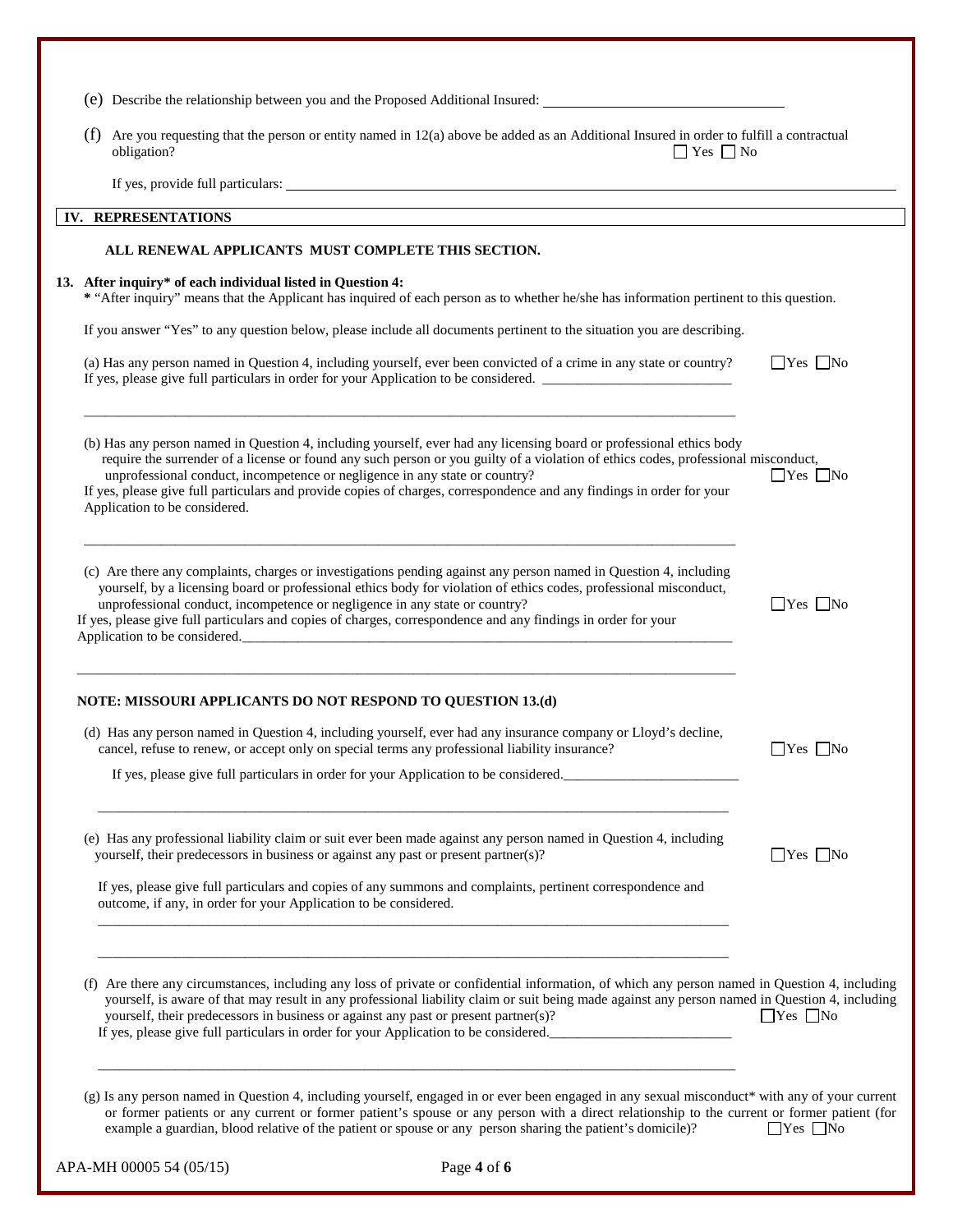*(\*"Sexual misconduct" means any actual or alleged erotic physical contact or attempt, threat or proposal thereof.)* 

\_\_\_\_\_\_\_\_\_\_\_\_\_\_\_\_\_\_\_\_\_\_\_\_\_\_\_\_\_\_\_\_\_\_\_\_\_\_\_\_\_\_\_\_\_\_\_\_\_\_\_\_\_\_\_\_\_\_\_\_\_\_\_\_\_\_\_\_\_\_\_\_\_\_\_\_\_\_\_\_\_\_\_\_\_\_\_\_\_\_\_

 $\Box$ 

If yes, please give full particulars in order for your Application to be considered.

(h) Are you now being or have you ever been treated for a serious health problem that did or can impair your ability to treat clients?

 $\Box$ Yes  $\Box$ No

If yes, please give full particulars in order for your Application to be considered.

## **V. NOTICES TO APPLICANT & FRAUD WARNINGS**

The undersigned, as authorized agent of all individuals and entities proposed for this insurance, represents that, to the best of his/her knowledge and belief, after diligent inquiry, the statements in this Application and any attachments or information submitted to or obtained by the Insurer in connection with this Application (together referred to as the "Application") are true and complete.

The information in this Application is material to the risk accepted by the Insurer. If a policy is issued it will be in reliance by the Insurer upon the Application, and the Application will be the basis of the contract. The Application is on file with the Insurer, and shall be deemed to be attached to, and made a part of, and incorporated into the Policy, if issued.

The Insurer is authorized to make any inquiry in connection with this Application. The Insurer's acceptance of this Application or the making of any subsequent inquiry does not bind the Applicant or the Insurer to complete the insurance or issue a policy.

If the information in this Application materially changes prior to the effective date of the Policy, the Applicant will immediately notify the Insurer, and the Insurer may modify or withdraw any quotation or agreement to bind insurance.

**NOTICE TO ALABAMA APPLICANTS: "**ANY PERSON WHO KNOWINGLY PRESENTS A FALSE OR FRAUDULENT CLAIM FOR PAYMENT OF A LOSS OR BENEFIT, OR KNOWINGLY PRESENTS FALSE INFORMATION IN AN APPLICATION FOR INSURANCE IS GUILTY OF A CRIME AND MAY BE SUBJECT TO RESTITUTION FINES OR CONFINEMENT IN PRISON, OR ANY COMBINATION THEREOF."

**NOTICE TO ARKANSAS APPLICANTS: "**ANY PERSON WHO KNOWINGLY PRESENTS A FALSE OR FRAUDULENT CLAIM FOR PAYMENT OF A LOSS OR BENEFIT, OR KNOWINGLY PRESENTS FALSE INFORMATION IN AN APPLICATION FOR INSURANCE IS GUILTY OF A CRIME AND MAY BE SUBJECT TO FINES AND CONFINEMENT IN PRISON."

**NOTICE TO COLORADO APPLICANTS**: "IT IS UNLAWFUL TO KNOWINGLY PROVIDE FALSE, INCOMPLETE, OR MISLEADING FACTS OR INFORMATION TO AN INSURANCE COMPANY FOR THE PURPOSE OF DEFRAUDING OR ATTEMPTING TO DEFRAUD THE COMPANY. PENALTIES MAY INCLUDE IMPRISONMENT, FINES, DENIAL OF INSURANCE AND CIVIL DAMAGES. ANY INSURANCE COMPANY OR AGENT OF AN INSURANCE COMPANY WHO KNOWINGLY PROVIDES FALSE, INCOMPLETE, OR MISLEADING FACTS OR INFORMATION TO A POLICYHOLDER OR CLAIMANT FOR THE PURPOSE OF DEFRAUDING OR ATTEMPTING TO DEFRAUD THE POLICYHOLDER OR CLAIMANT WITH REGARD TO A SETTLEMENT OR AWARD PAYABLE FROM INSURANCE PROCEEDS SHALL BE REPORTED TO THE COLORADO DIVISION OF INSURANCE WITHIN THE DEPARTMENT OF REGULATORY AGENCIES.'

**NOTICE TO DISTRICT OF COLUMBIA APPLICANTS:** "WARNING: IT IS A CRIME TO PROVIDE FALSE OR MISLEADING INFORMATION TO AN INSURER FOR THE PURPOSE OF DEFRAUDING THE INSURER OR ANY OTHER PERSON. PENALTIES INCLUDE IMPRISONMENT AND/OR FINES. IN ADDITION, AN INSURER MAY DENY INSURANCE BENEFITS IF FALSE INFORMATION MATERIALLY RELATED TO A CLAIM WAS PROVIDED BY THE APPLICANT."

**NOTICE TO FLORIDA APPLICANTS**: "ANY PERSON WHO KNOWINGLY AND WITH INTENT TO INJURE, DEFRAUD, OR DECEIVE ANY INSURER FILES A STATEMENT OF CLAIM OR AN APPLICATION CONTAINING ANY FALSE, INCOMPLETE OR MISLEADING INFORMATION IS GUILTY OF A FELONY OF THE THIRD DEGREE."

**NOTICE TO HAWAII APPLICANTS:** "FOR YOUR PROTECTION, HAWAII LAW REQUIRES YOU TO BE INFORMED THAT PRESENTING A FRAUDULENT CLAIM FOR PAYMENT OF A LOSS OF BENEFIT IS A CRIME PUNISHABLE BY FINES OR IMPRISONMENT, OR BOTH."

**NOTICE TO KENTUCKY APPLICANTS:** "ANY PERSON WHO KNOWINGLY AND WITH INTENT TO DEFRAUD ANY INSURANCE COMPANY OR OTHER PERSON FILES AN APPLICATION FOR INSURANCE CONTAINING ANY MATERIALLY FALSE INFORMATION OR CONCEALS, FOR THE PURPOSE OF MISLEADING, INFORMATION CONCERNING ANY FACT MATERIAL THERETO COMMITS A FRAUDULENT INSURANCE ACT, WHICH IS A CRIME."

**NOTICE TO LOUISIANA APPLICANTS: "**ANY PERSON WHO KNOWINGLY PRESENTS A FALSE OR FRAUDULENT CLAIM FOR PAYMENT OF A LOSS OR BENEFIT OR KNOWINGLY PRESENTS FALSE INFORMATION IN AN APPLICATION FOR INSURANCE IS GUILTY OF A CRIME AND MAY BE SUBJECT TO FINES AND CONFINEMENT IN PRISON."

**NOTICE TO MAINE APPLICANTS:** "IT IS A CRIME TO KNOWINGLY PROVIDE FALSE, INCOMPLETE OR MISLEADING INFORMATION TO AN INSURANCE COMPANY FOR THE PURPOSE OF DEFRAUDING THE COMPANY. PENALTIES MAY INCLUDE IMPRISONMENT, FINES OR A DENIAL OF INSURANCE BENEFITS."

**NOTICE TO MARYLAND APPLICANTS:** "ANY PERSON WHO KNOWINGLY OR WILLFULLY PRESENTS A FALSE OR FRAUDULENT CLAIM FOR PAYMENT OF A LOSS OR BENEFIT OR WHO KNOWINGLY OR WILLFULLY PRESENTS FALSE INFORMATION IN AN APPLICATION FOR INSURANCE IS GUILTY OF A CRIME AND MAY BE SUBJECT TO FINES AND CONFINEMENT IN PRISON."

**NOTICE TO NEW JERSEY APPLICANTS**: "ANY PERSON WHO INCLUDES ANY FALSE OR MISLEADING INFORMATION ON AN APPLICATION FOR AN INSURANCE POLICY IS SUBJECT TO CRIMINAL AND CIVIL PENALTIES."

**NOTICE TO NEW MEXICO APPLICANTS:** "ANY PERSON WHO KNOWINGLY PRESENTS A FALSE OR FRAUDULENT CLAIM FOR PAYMENT OF A LOSS OR BENEFIT OR KNOWINGLY PRESENTS FALSE INFORMATION IN AN APPLICATION FOR INSURANCE IS GUILTY OF A CRIME AND MAY BE SUBJECT TO CIVIL FINES AND CRIMINAL PENALTIES."